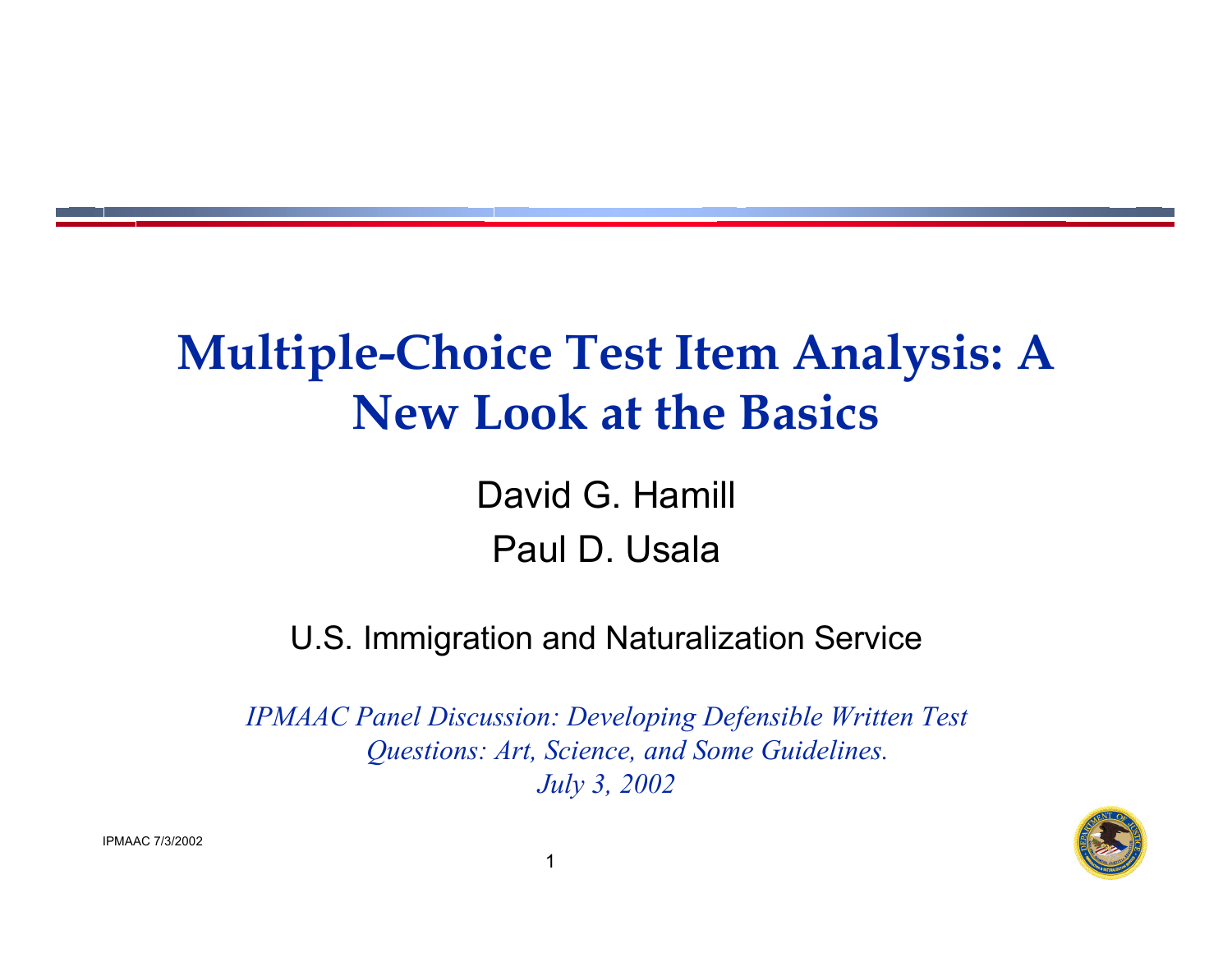## Overview

- **Item Analysis Basics** 
	- » Definition
	- » Why analyze test items?
- **INS' Approach to MC Item Analysis** 
	- » Distractor analysis
		- –Hi/lo statistics
		- –Point Biserial (PB) correlations
	- » Internal consistency

**• Examples**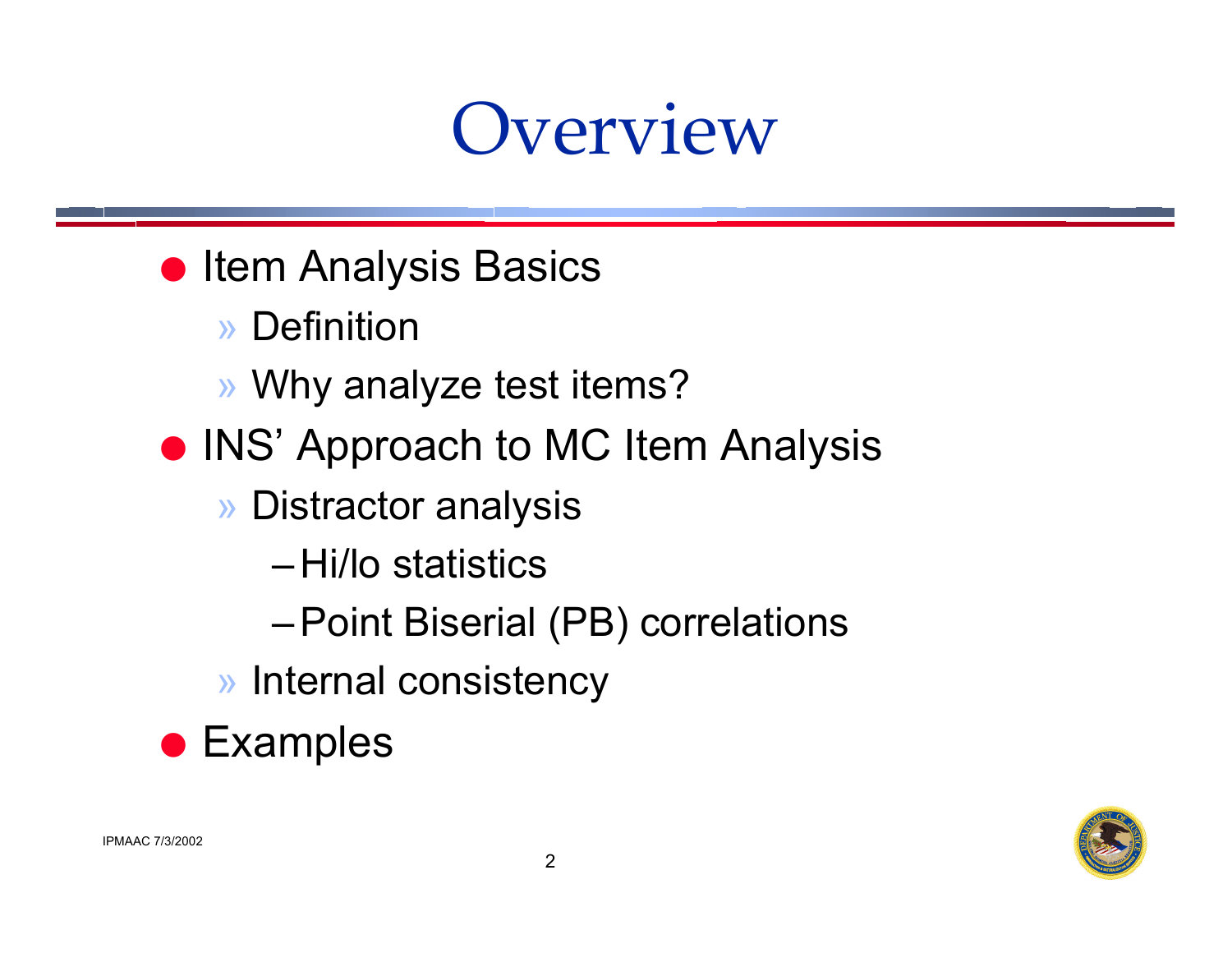# Item Analysis Basics

### **• What is Item Analysis?**

» "The term 'item analysis' refers to a loosely structured group of statistics that can be computed for each item in a test." (Murphy, K., & Davidshofer, 1991)



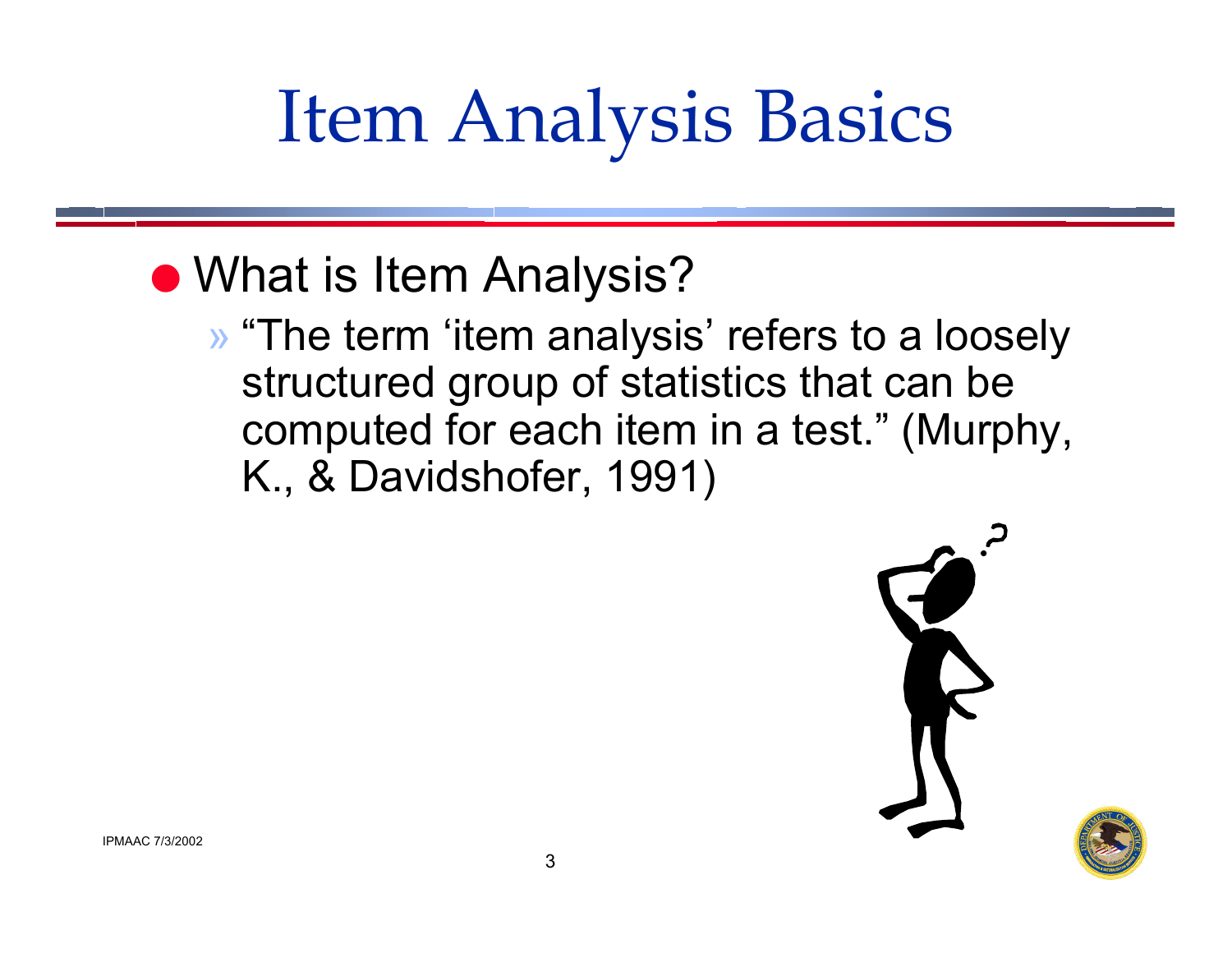# Why Analyze Test Items?

## **• Analyze Items to Identify:**

- » Potential mistakes in scoring program
- » Ambiguous items
- » Equal distribution of all alternatives
- » Alternatives that don't work
- » "Tricky" items
- » Problems with time limits
- » Potential organizational policy conflicts

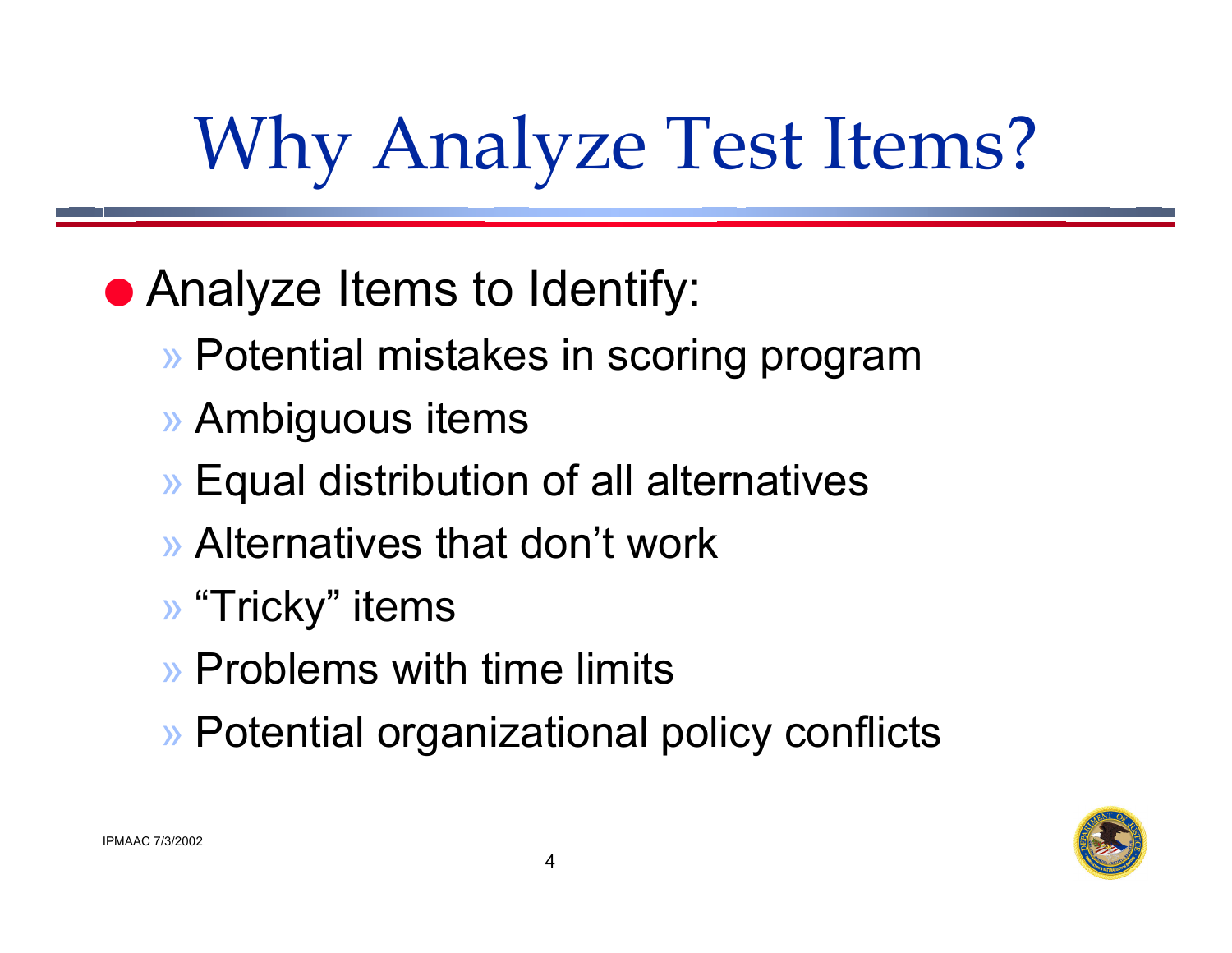## Assessment System Parameters

### **• Program Parameters**

- » Assessments are used as part of a promotional assessment system
- » Each assessment is part of a comprehensive examination taxonomy
- » Structured method for test development
- » Continuous testing
	- No piloting of MC test items
- » Equate each new assessment with previous versions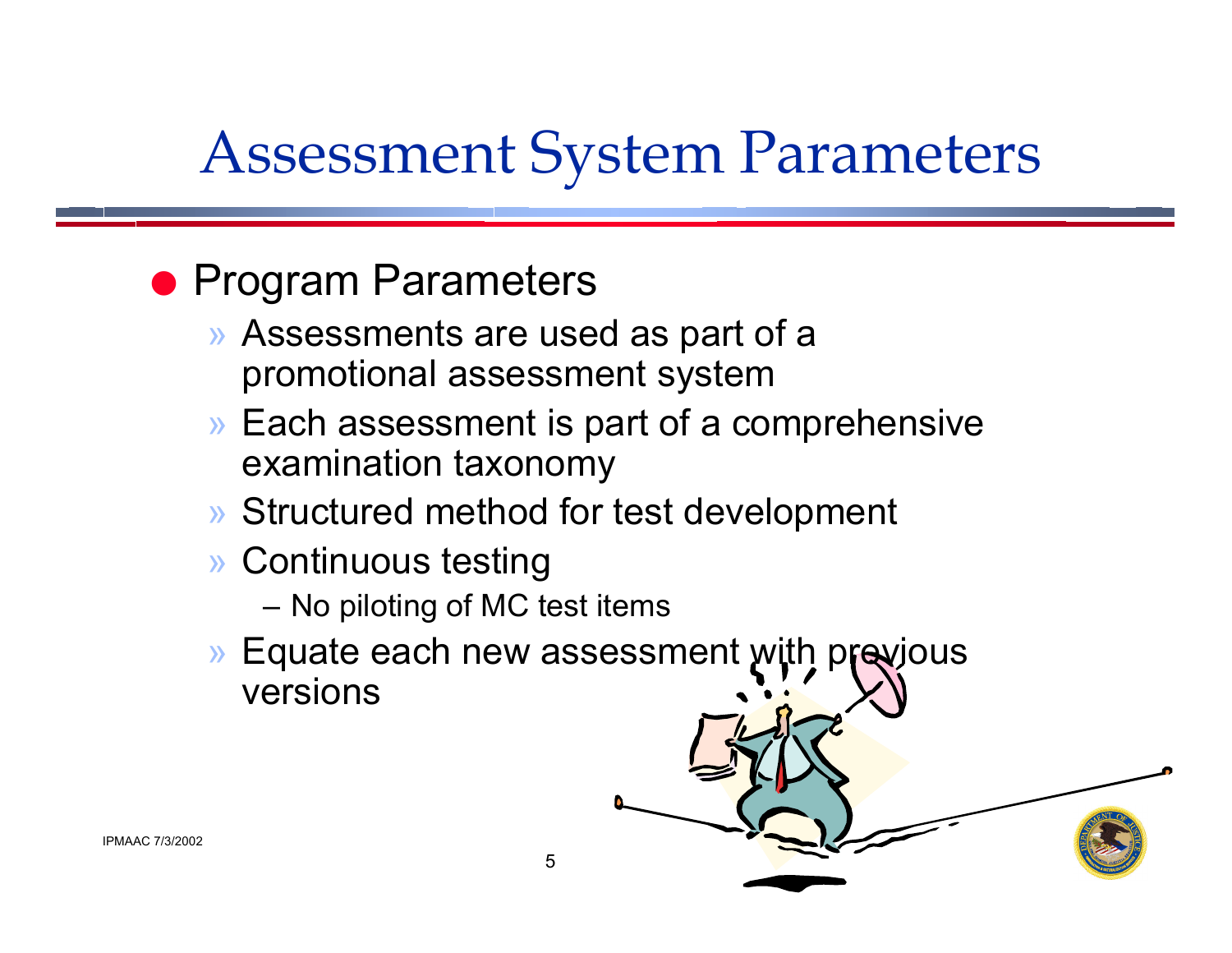## Overview of the Assessment Process

- **Develop Assessments**
- **Administer Assessments to Candidates**
- Perform a "Key Clearance"
	- » Review item statistics
		- BP correlations
		- Hi/Low statistics
		- Internal consistency correlations
- **Score Assessments**
- **Equate with Current Version**

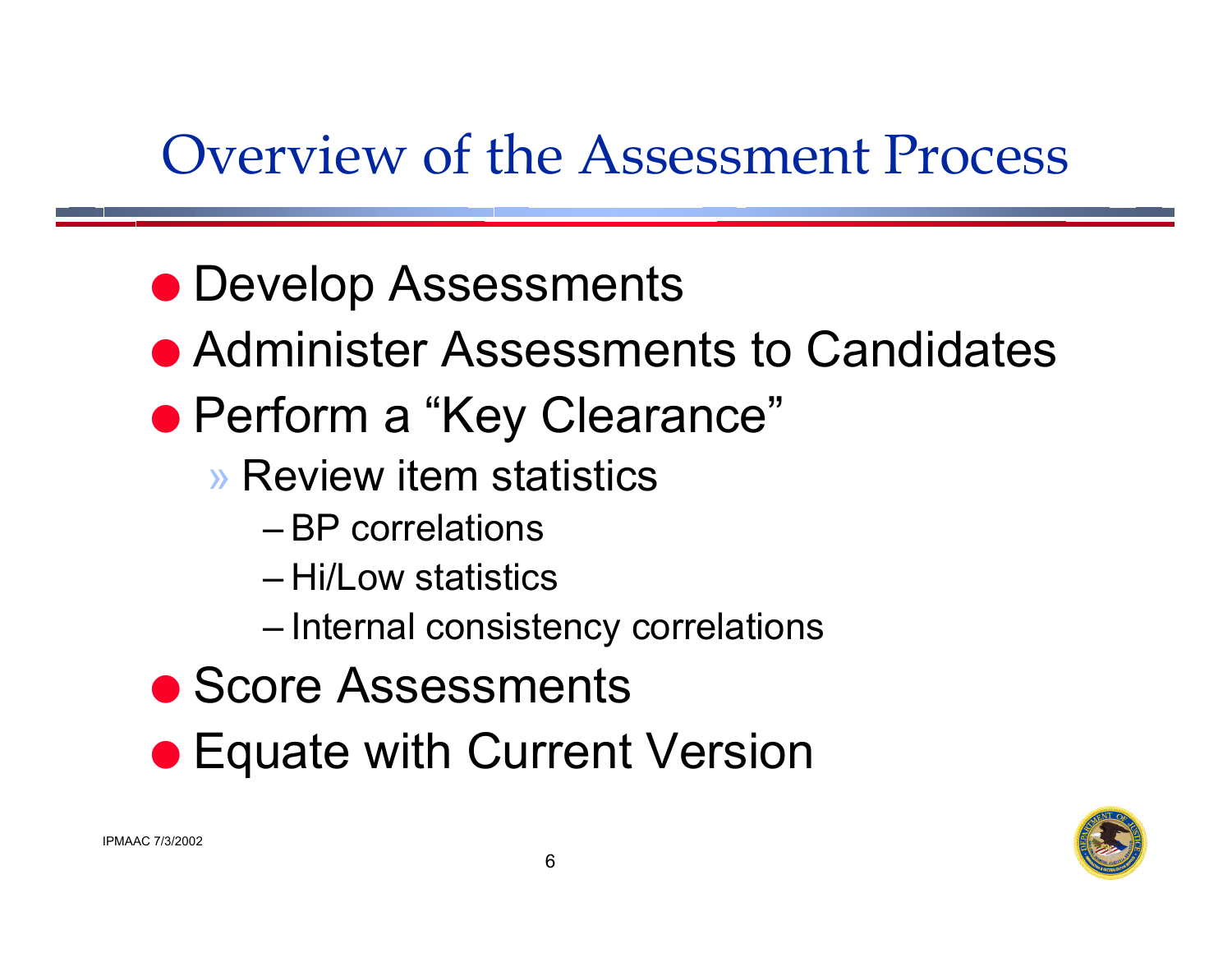

- 1. Review PB Data
	- » Does a correct response relate to overall test performance?
- 2. Examine Distractors and Item Difficulty
	- »How may candidates responded correctly?
	- » Which responses did high & low performers choose?
- 3. Confirm Decisions with the KR-20 Internal Consistency Estimate of Reliability
	- » If this item is removed, will it increase the reliability of the assessment?

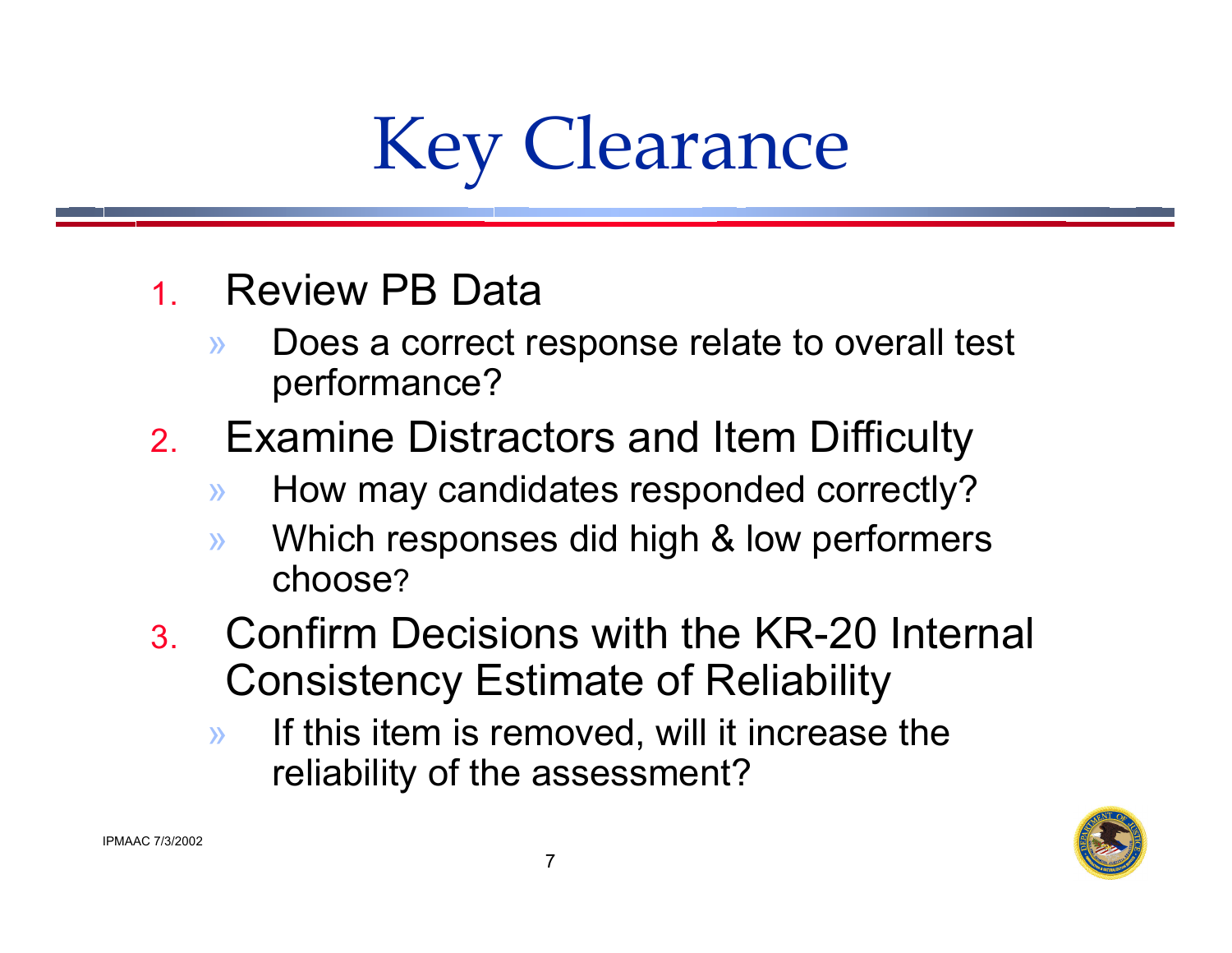Key Clearance

- 1. Item-Total Correlations (Point Biserial)
	- » Purpose: to identify items that correlate with overall test performance

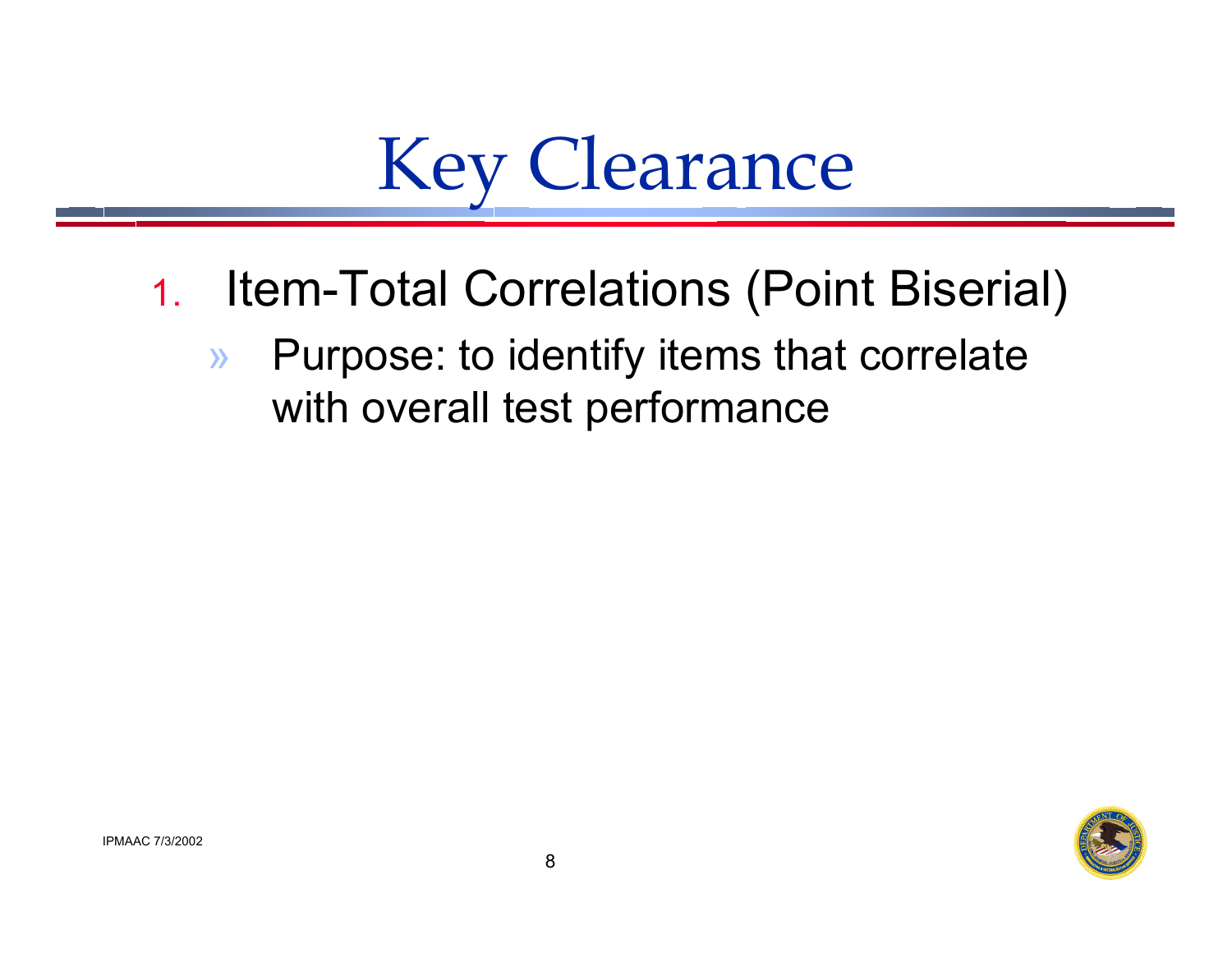

- 2. Distractors and Item Difficulty
	- » **Difficulty analysis**: to identify the proportion of examinees who choose the correct response option (*p-value)*

# *of Personswhotook theTest* # *of Personswith ItemCorrect <sup>p</sup>* # *i =*

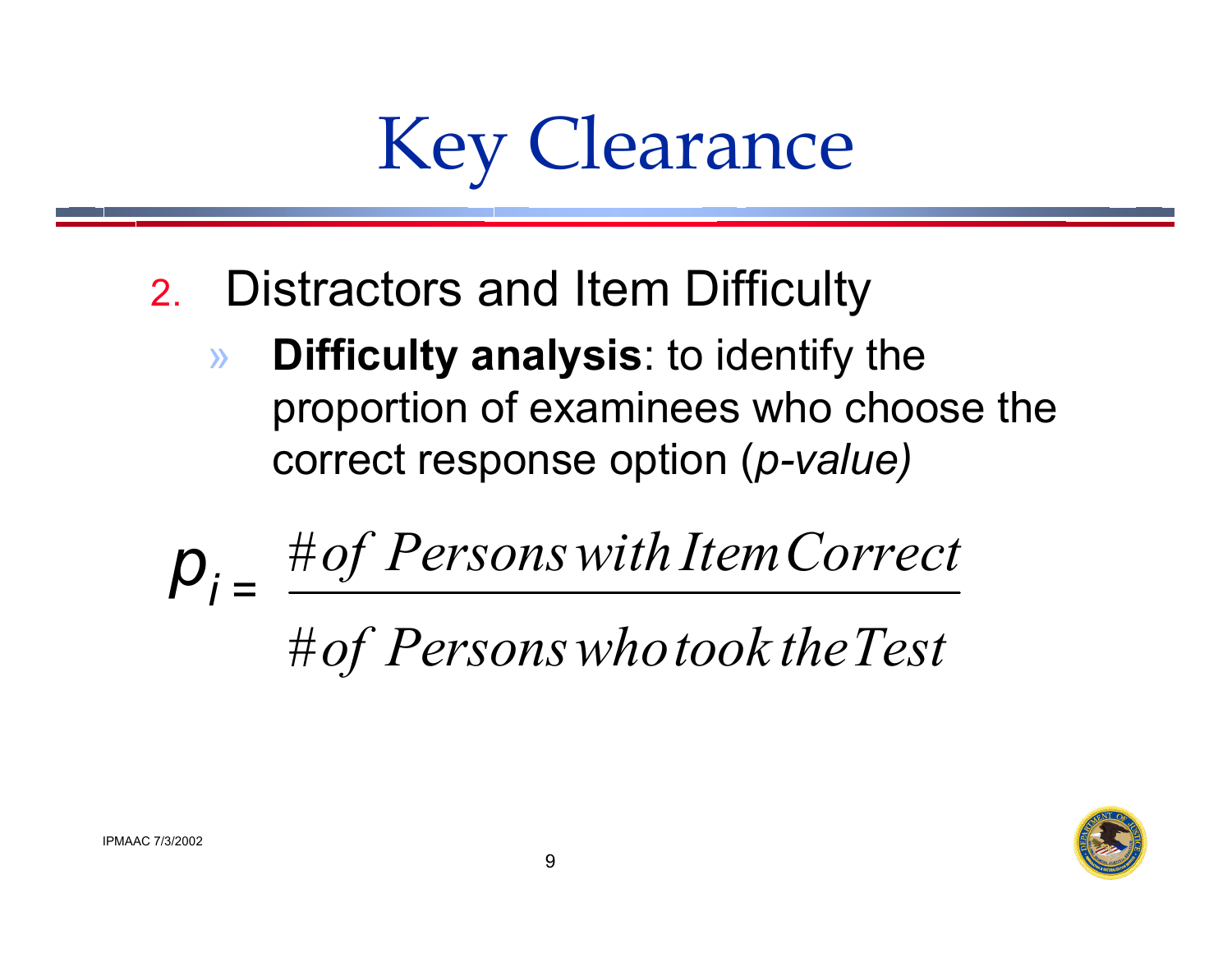Key Clearance

- 2. Distractors and Item Difficulty
	- » **Method of extreme groups**: categorizes test takers into groups and compares item responses
		- Split test takers into 3 groups based on **Scores** 
			- Upper group (usually top 27-35%)
			- Middle group
			- Lower group (usually bottom 27-35%)

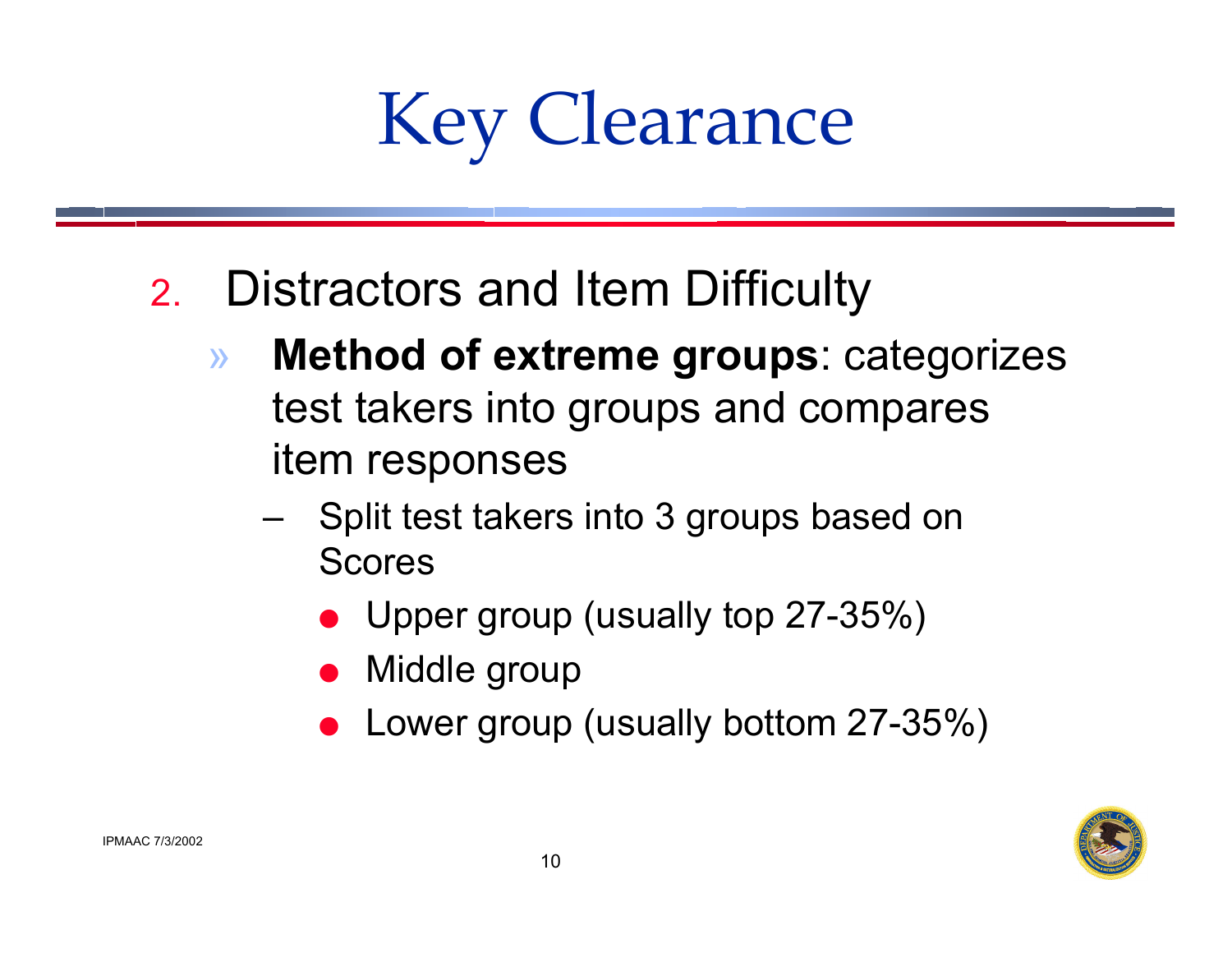

- 3. KR-20 Internal Consistency Reliability
	- » Identifies items that would increase overall test reliability if dropped from battery

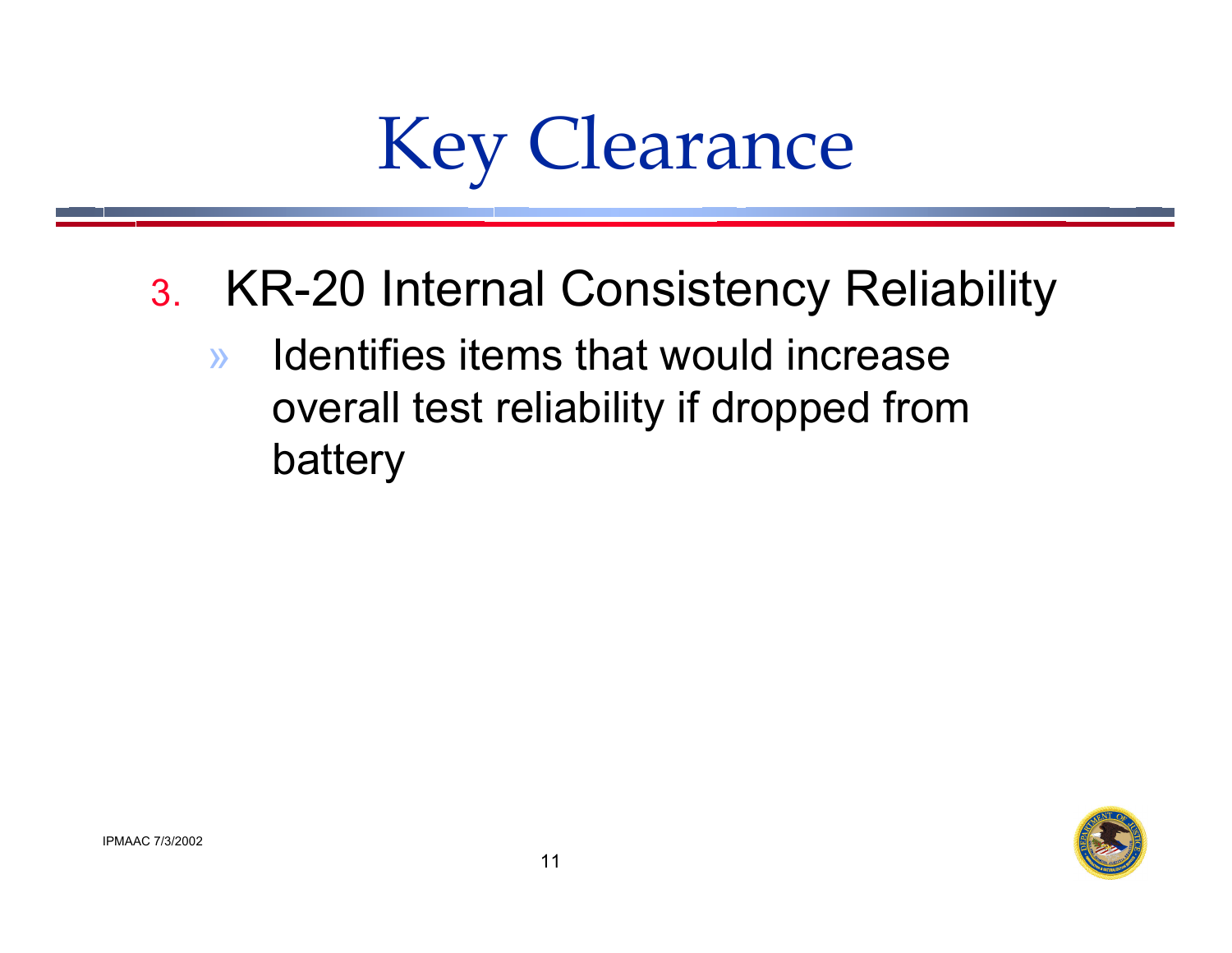### Example #1 Decision Making Assessment

*The following passage presents a set of facts. The passage is followed by six conclusions. Read the passage and then decide whether each conclusion is:*

- *A) True, which means that you can infer the conclusion from the facts given*
- *B) False, which means that the conclusion cannot be true given the facts*
- *C) Insufficient information, which means that there is insufficient information for you to determine whether the conclusion is true or false*

IPMAAC 7/3/2002When updating a training plan for station X, the Patrol Agent in Charge knew that certain courses would be offered during the next quarter. Classes included Fleet Management and Pursuit Management (both part of the Driver Training program), Report Writing, and a Statutory Authority and Legal Update. Based on feedback he had received from many journey-level Border Patrol agents, the PAIC decided that the two Driver Training courses would be required for all trainees. Trainees would be given priority placement in the Driver Training courses and there were enough slots so that all trainees would receive the training. Any additional slots not allocated for priority placements would be offered to other agents on a first-come first-served basis. Due to the amount of time required for the Driver Training classes, anyone who took these courses would not be able to take any other courses. Report Writing and the Statutory Authority and Legal Update courses were offered as optional to anyone interested.

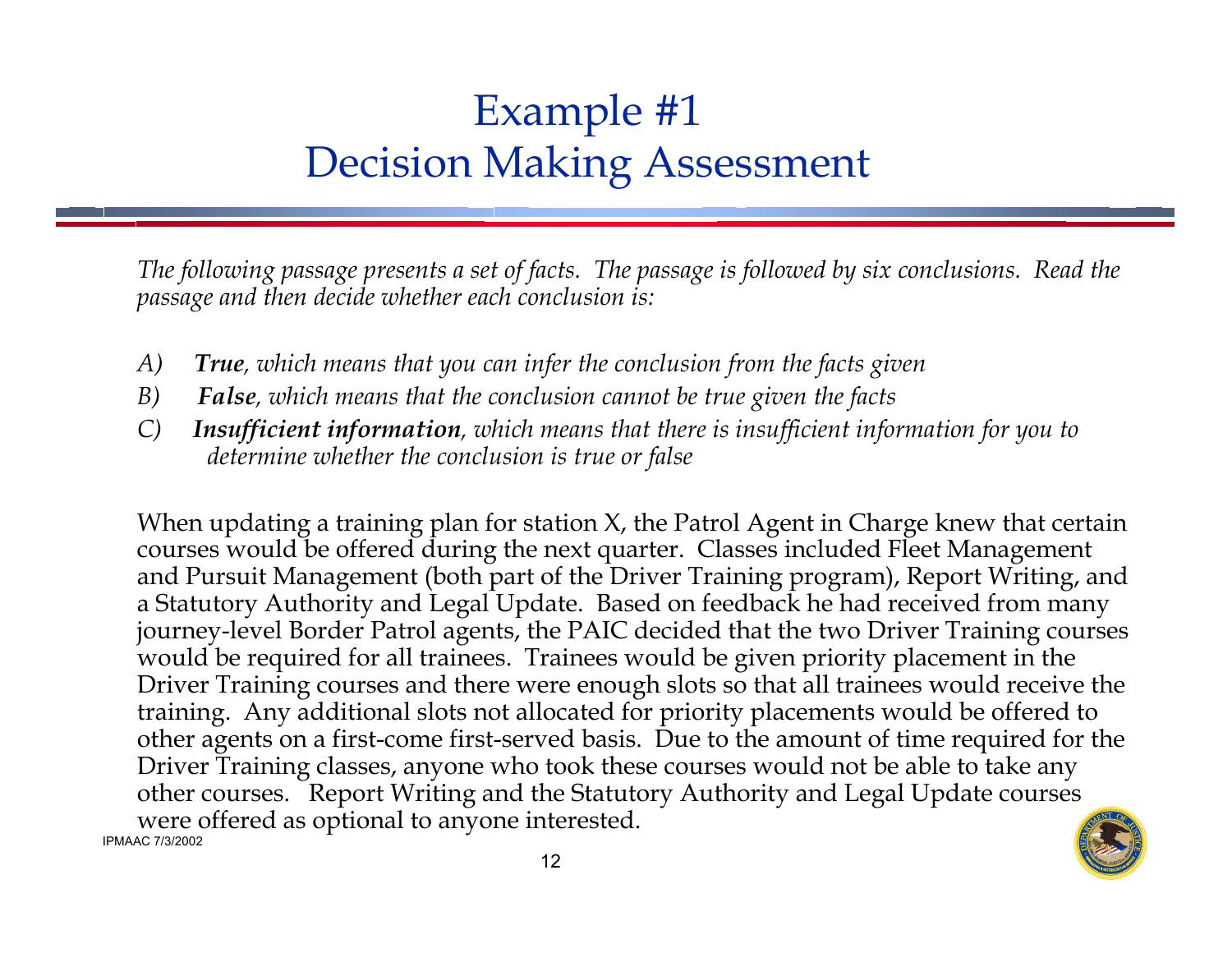### Example #1 Decision Making Assessment Questions 1-3

- 1. Report Writing can be taken by anyone interested, including trainees such as Agent Alverez.
	- A) True B) False C) Insufficient Information
- 2. Without exception, the agents who will take the Driver Training courses are trainees.
	- A) True B) False C) Insufficient Information
- 3. If an agent is given priority placement in the Driver Training courses, then that agent must be a trainee.
	- A) True B) False C) Insufficient Information

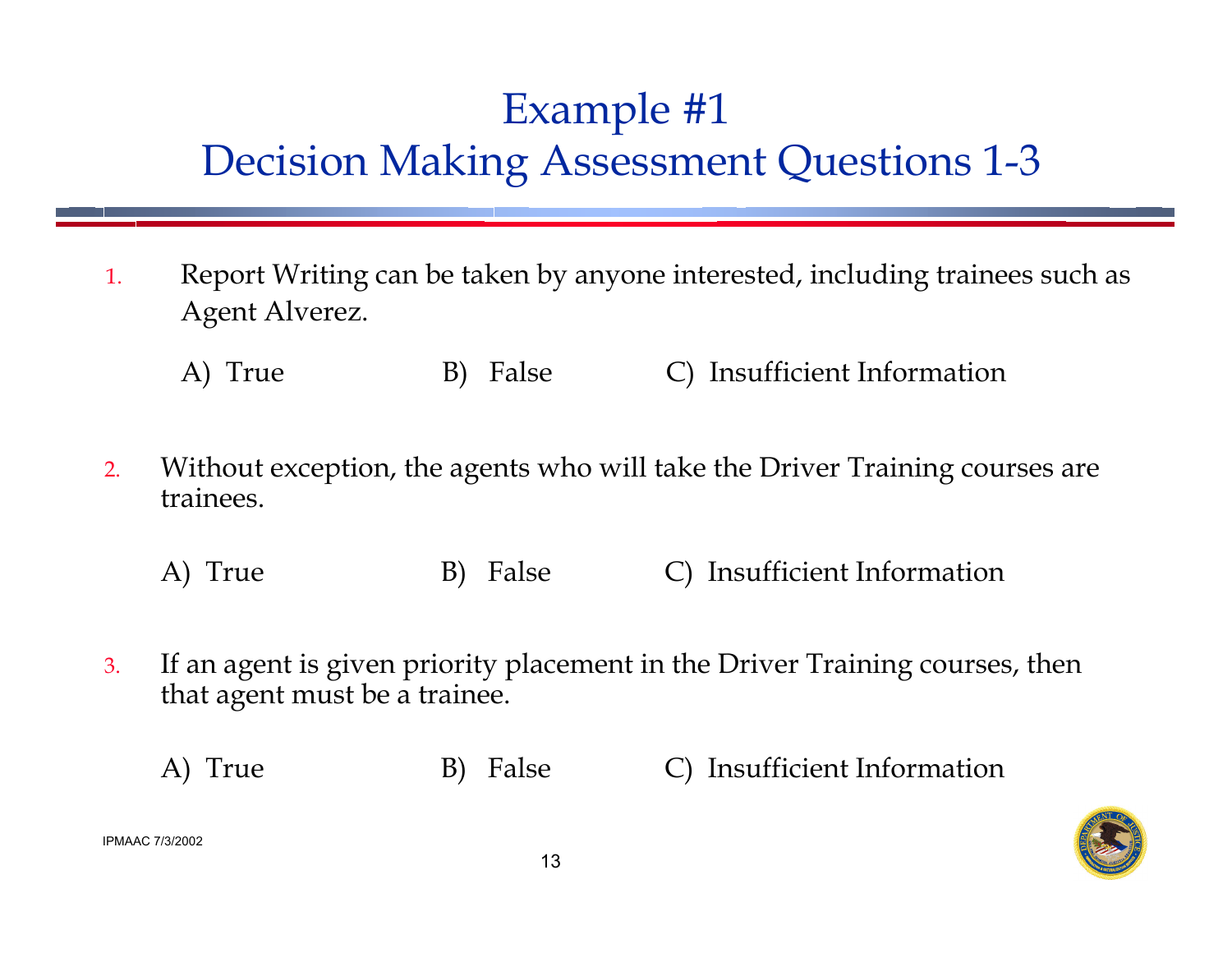#### Example #1

#### Statistics for Decision Making Assessment Questions 1-3

| <b>Item</b>            | <b>PB</b>                       |                         | Omit         |              | $\mathbf{A}$ |          | $B^*$ |                | $\mathbf C$ |                |      |
|------------------------|---------------------------------|-------------------------|--------------|--------------|--------------|----------|-------|----------------|-------------|----------------|------|
| 1.                     | .425                            | Freq.                   |              | $\mathbf{0}$ | 29           |          | 150   |                | 3           |                |      |
|                        |                                 | $\frac{0}{0}$           |              | $\mathbf{0}$ |              | 15.9     |       | 82.4           |             | 1.6            |      |
| $n = 182$              |                                 | <b>PBR</b>              |              |              | $-.398$      |          |       | .425           |             | $-127$         |      |
|                        |                                 | $\mathrm{Hi}$ (%)       |              |              |              | 4.9      |       | 93.9           |             | 1.2            |      |
| $Alpha =$              | .6878                           | $\text{Lo}(\% )$        |              |              | 26.8         |          | 70.7  |                | 2.4         |                |      |
|                        | Alpha if Item is Deleted: .6739 |                         |              |              |              |          |       |                |             |                |      |
| <b>Item</b>            | <b>PB</b>                       |                         | Omit         | $\mathbf{A}$ |              | $\bf{B}$ |       | $\mathbf{C}^*$ |             | D              |      |
| 2.                     | .234                            | Freq.                   | $\mathbf{0}$ |              | 64           |          | 74    |                | 45          |                |      |
|                        |                                 | $\frac{0}{0}$           | $\mathbf{0}$ |              | 35.2         |          | 39.0  |                | 24.7        |                | 11   |
| $n = 182$              |                                 | <b>PBR</b>              |              |              | $-.396$      |          | .174  |                | .234        |                | .028 |
|                        |                                 | $\mathrm{Hi}$ (%)       |              |              | 17.1         |          | 46.3  |                | 34.1        |                | 2.4  |
| $Alpha =$              | .6878                           | $\text{Lo}(\% )$        |              |              | 50.0<br>35.4 |          |       | 14.6           |             |                |      |
|                        | Alpha if Item is Deleted: .6844 |                         |              |              |              |          |       |                |             |                |      |
| Item                   | <b>PB</b>                       |                         | Omit         |              | $A^*$        |          |       | B              |             | $\mathbf{C}^*$ |      |
| 3.                     | .166                            | Freq.                   |              | $\mathbf{0}$ |              | 158      | 11    |                |             | 13             |      |
|                        |                                 | $\frac{0}{0}$           |              | $\mathbf{0}$ |              | 86.9     |       | 6.6            |             | 7.4            |      |
| $n = 182$              |                                 | <b>PBR</b>              |              |              |              | .007     |       | $-.166$        |             | .139           |      |
|                        |                                 | $\operatorname{Hi}$ (%) |              |              |              | 85.4     |       | 2.4            |             | 12.2           |      |
| $Alpha =$              | .6878                           | $\text{Lo}(%$           |              |              |              | 82.9     |       | <b>11.0</b>    |             | 6.1            |      |
| <b>IPMAAC 7/3/2002</b> | Alpha if Item is Deleted: .6844 |                         |              |              |              |          |       |                |             |                |      |

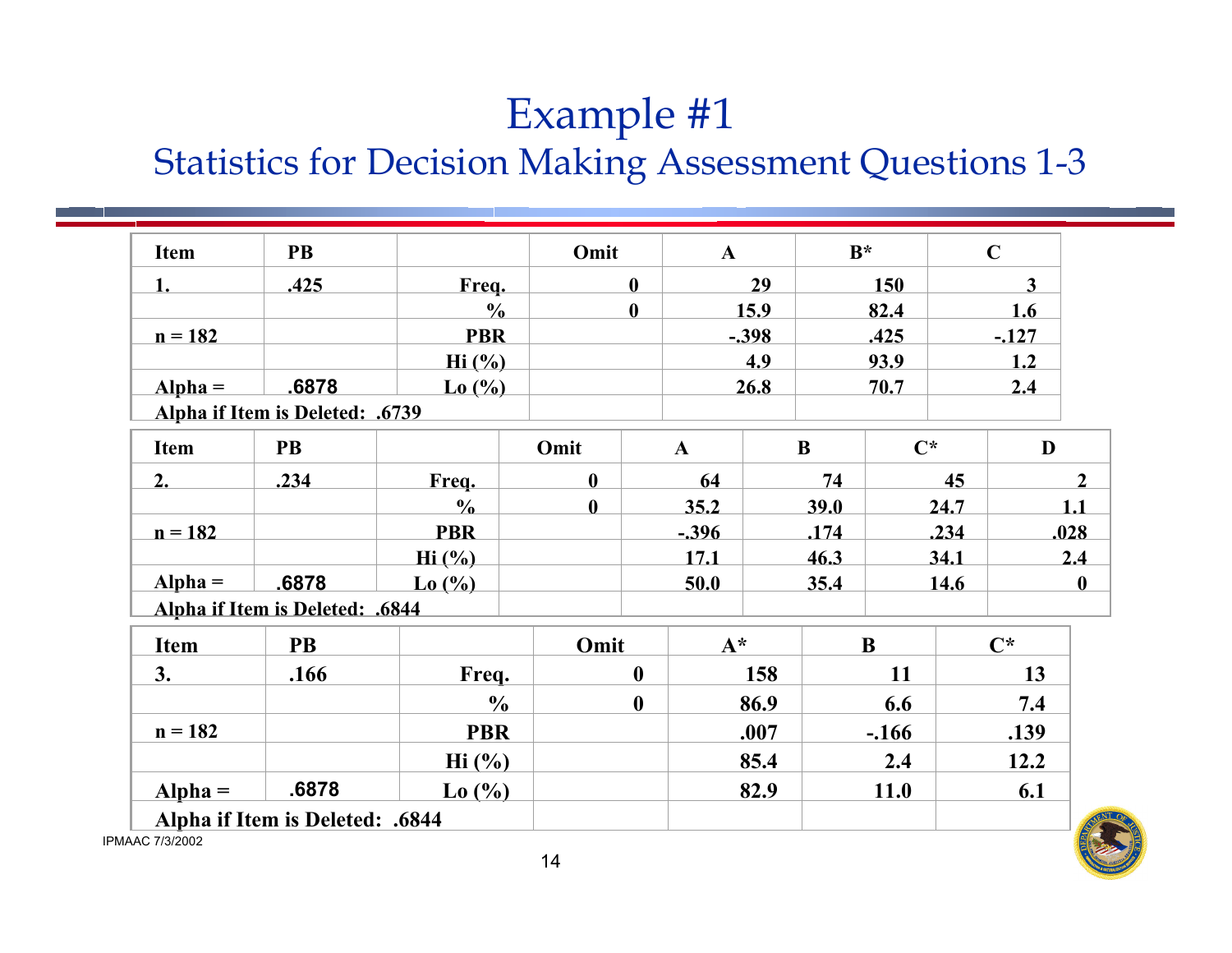### Example #2 Statistics for the In-Basket Document #1

| <b>Item</b><br># | <b>PB</b> |                      | Omit     | $\mathbf{A}$ | B        | $\mathbf C$ | $\mathbf{D}^*$ | $\mathbf{E}$            |
|------------------|-----------|----------------------|----------|--------------|----------|-------------|----------------|-------------------------|
| $\mathbf{1}$     | 0.137     | Freq.                | 12       | 210          | 150      | 107         | 317            | $\overline{\mathbf{4}}$ |
|                  |           | $\frac{0}{0}$        | 1.5      | 26.3         | 18.8     | 13.4        | 39.6           | 0.5                     |
|                  |           | <b>PB</b>            | $-0.123$ | $-0.154$     | $-0.025$ | 0.073       | 0.137          | 0.013                   |
|                  |           | Hi<br>$\binom{0}{0}$ | 0.3      | 20.6         | 17.5     | 16.9        | 44.2           | 0.6                     |
|                  |           | Lo<br>$\binom{0}{0}$ | 2.2      | 32.5         | 20       | 11.4        | 33.3           | 0.6                     |

**Average Alpha: .4848 Alpha if Item is Deleted: .4929**

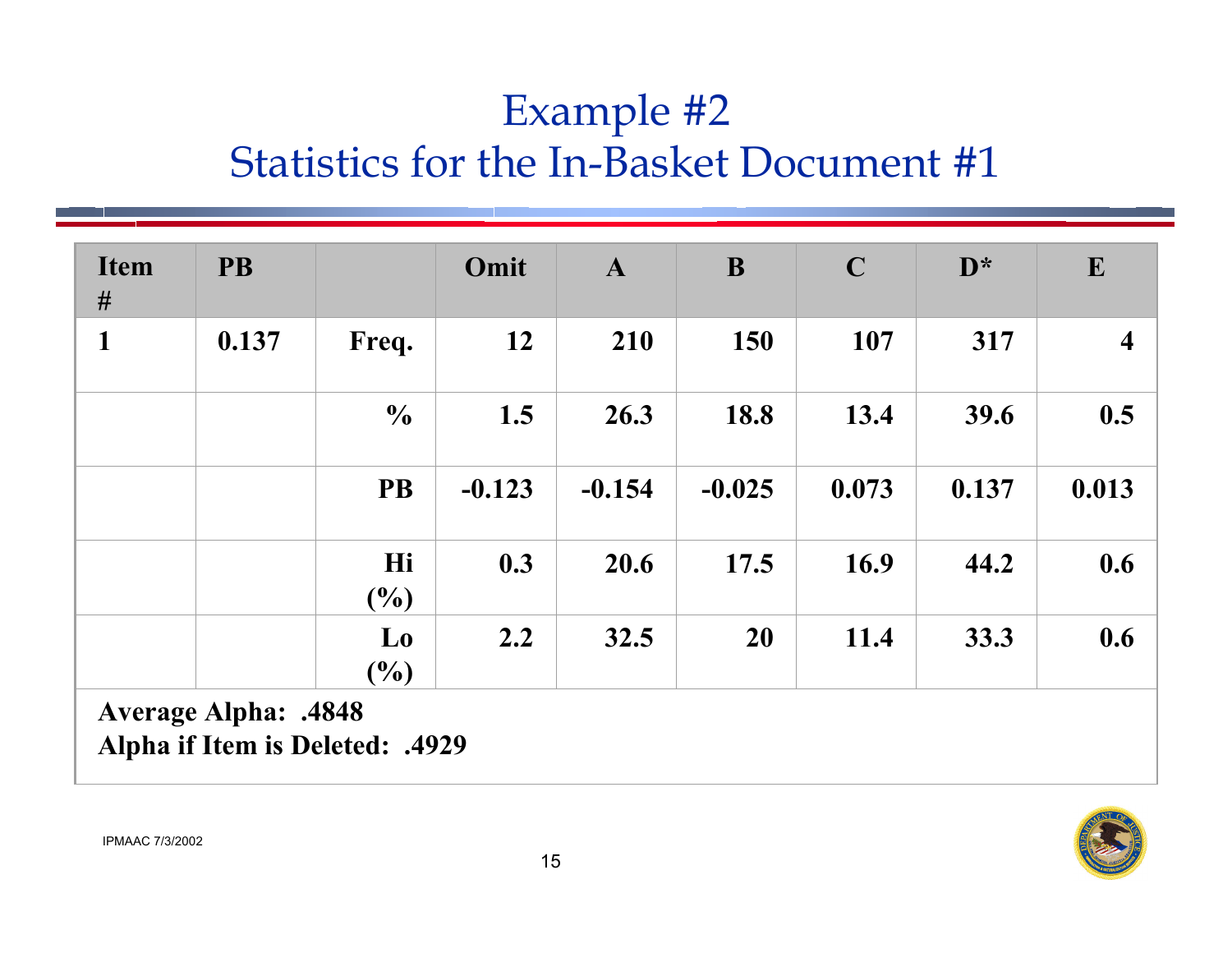#### Example #2 In-Basket Document #1

| <b>MEMO</b> |                                                                                                                                                                                                                                                                                                                                                                                                                                                                                                                                                                                                                                                                                                                                                                                  |                                                    |  |  |  |  |  |  |
|-------------|----------------------------------------------------------------------------------------------------------------------------------------------------------------------------------------------------------------------------------------------------------------------------------------------------------------------------------------------------------------------------------------------------------------------------------------------------------------------------------------------------------------------------------------------------------------------------------------------------------------------------------------------------------------------------------------------------------------------------------------------------------------------------------|----------------------------------------------------|--|--|--|--|--|--|
| TO:         | Jamie Lerner,<br><b>Associate Chief</b>                                                                                                                                                                                                                                                                                                                                                                                                                                                                                                                                                                                                                                                                                                                                          |                                                    |  |  |  |  |  |  |
| From:       | <b>Devil's Paw Tactical Center</b>                                                                                                                                                                                                                                                                                                                                                                                                                                                                                                                                                                                                                                                                                                                                               |                                                    |  |  |  |  |  |  |
|             | This is to inform you about a problem we encountered while attempting to replace our fuel tanks.<br>We discovered that the old tanks have rusted considerably and that the fuel has been leaking<br>into the surrounding ground. The contractor informed us that, under EPA regulations, we must<br>conduct an environmental impact study before we replace the tanks.<br>The study, and subsequent cleanup activity, if required, will delay the installation of fuel tanks by<br>no less than three months. We have no funds budgeted for such contingencies. In addition,<br>while the study and any cleanup are taking place, we will have no tanks in which to place bulk<br>fuel delivered to the Tactical Center. We request \$25,000 to cover the cost of conducting the |                                                    |  |  |  |  |  |  |
|             | environmental impact study.                                                                                                                                                                                                                                                                                                                                                                                                                                                                                                                                                                                                                                                                                                                                                      | Director Lippnan,<br>Please sign and return to     |  |  |  |  |  |  |
|             |                                                                                                                                                                                                                                                                                                                                                                                                                                                                                                                                                                                                                                                                                                                                                                                  | me. I will forward this to<br>HO.<br><b>Cecily</b> |  |  |  |  |  |  |

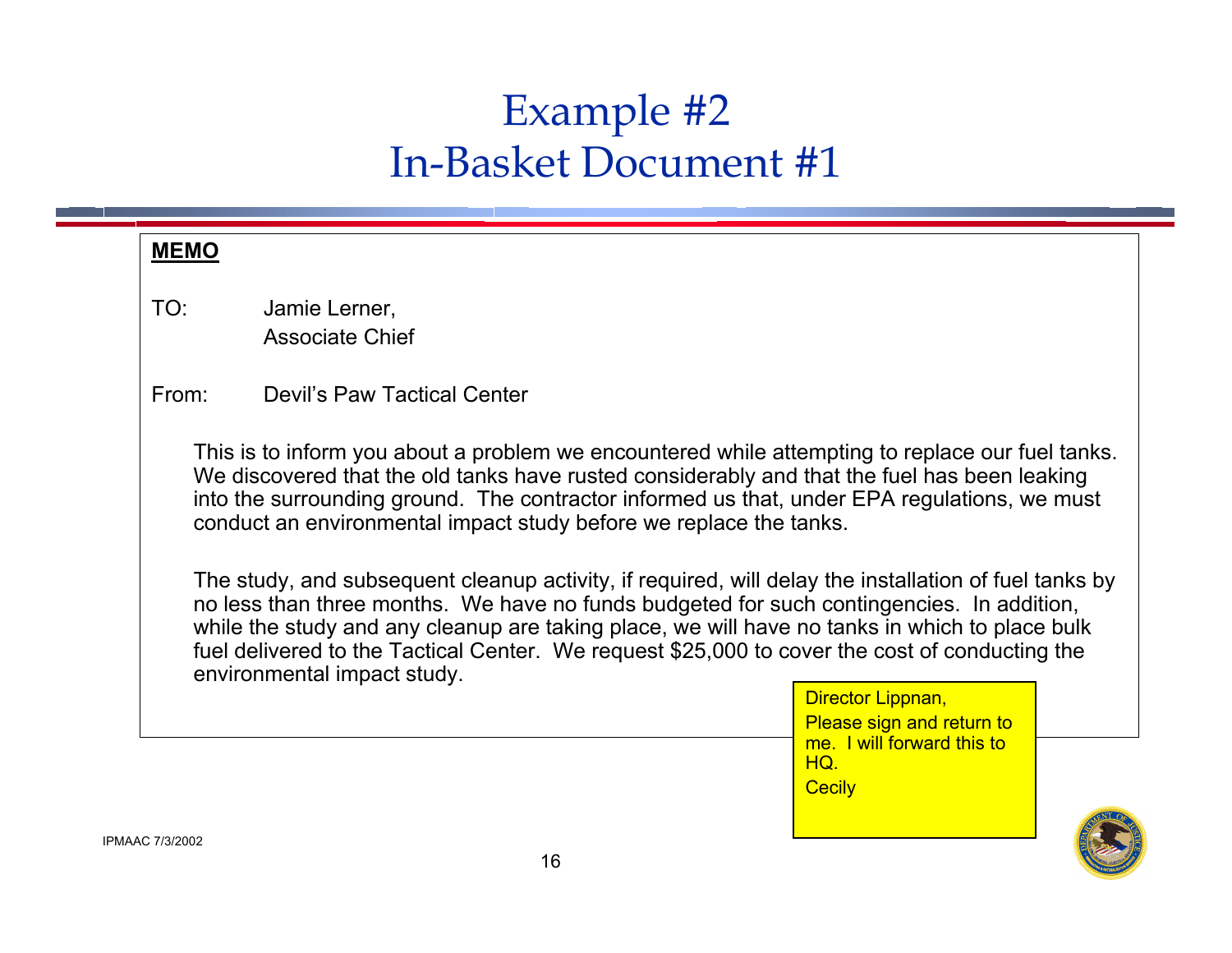### Example #2 Question for the In-Basket Document #1

- 1. Cecily Molina has requested that you sign Document 23, which concerns the Tactical Center's leaking fuel storage tanks. Select the course of action that is closest to the one you would take after reading this memo.
- A) Sign the memo and transmit it.
- B) Revise the memo before leaving for Anchorage. Sign and transmit the memo once it has been retyped.
- C) Revise the memo when you return from Anchorage. Sign and transmit the memo one it has been retyped.
- **D) Do not sign and transmit the memo. Delay further action until you have learned more about the problem.**
- E) Do not sign and transmit the memo. Tell Cecily Molina that you have decided not to request funds for the cleanup.

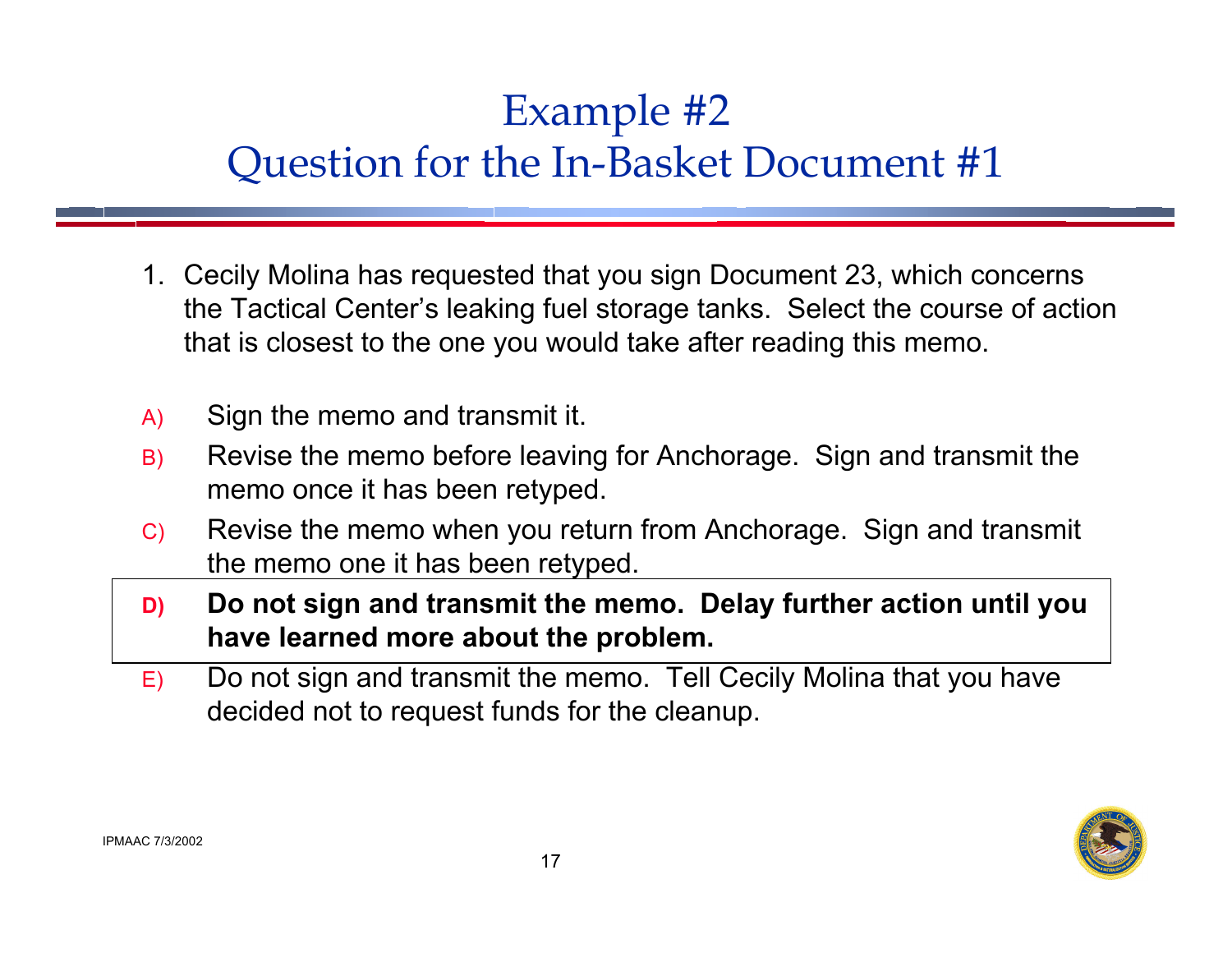### Example #3 Statistics for the In-Basket Document #2

| <b>Item</b><br># | <b>PB</b> |                                          | Omit             | $\mathbf{A}$ | B        | $\mathbf C$ | D    | $E^*$ |
|------------------|-----------|------------------------------------------|------------------|--------------|----------|-------------|------|-------|
| $\boldsymbol{2}$ | 0.214     | Freq.                                    | $\boldsymbol{0}$ | 45           | 284      | 65          | 6    | 400   |
|                  |           | $\frac{0}{0}$                            | $\boldsymbol{0}$ | 5.6          | 35.5     | 8.1         | 0.8  | 50    |
|                  |           | <b>PB</b>                                |                  | $-0.011$     | $-0.153$ | $-0.138$    | .083 | 0.241 |
|                  |           | Hi<br>$(\%)$                             |                  | 6.1          | 27.2     | 4.7         | 0.3  | 61.7  |
|                  |           | $\mathbf{L}\mathbf{0}$<br>$\binom{0}{0}$ |                  | 5            | 41.9     | 11.7        | 1.4  | 40    |

**Average Alpha: .4848 Alpha if Item is Deleted: .4782**